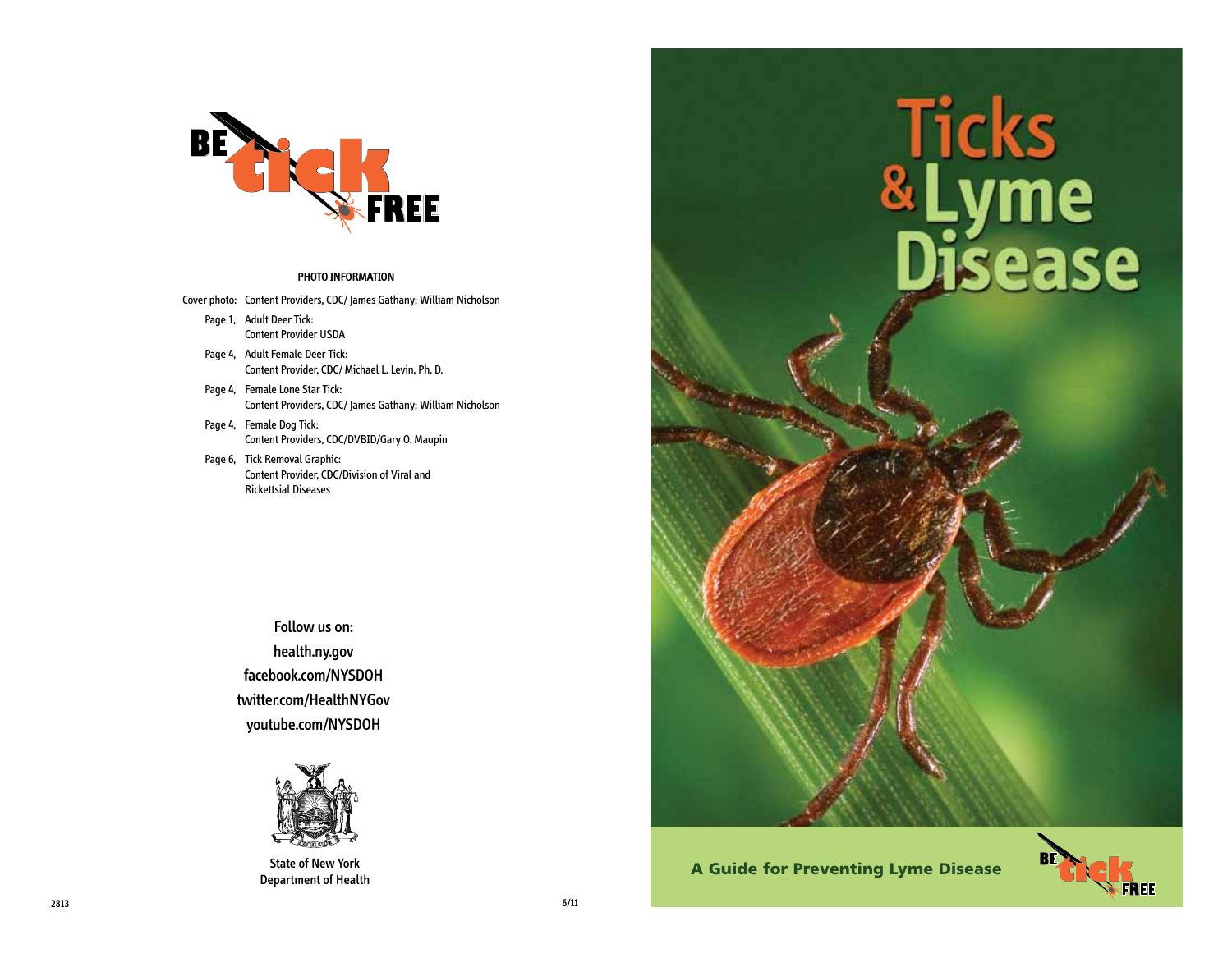#### **What Is Lyme Disease?**

Lyme disease is a bacterial infection caused by the bite of an infected deer tick. Untreated, the disease can cause a number of health problems. Patients treated with antibiotics in the early stage of the infection usually recover rapidly and completely.

## **Where Is Lyme Disease Found?**

In the United States, infected ticks can be found in the Northeast, including New York State; in the upper Midwest; and along the Northwest coast.



Adult Deer Tick

# **What Are the Symptoms of Lyme Disease?**

The early symptoms of Lyme disease may be mild and easily missed. If you find a tick attached to your skin, remove the tick with tweezers (see tick removal instructions on page 6), and watch for the symptoms of Lyme disease. In 60-80% of cases the first symptom is a rash, known as erythema migrans, that:

- Occurs at or near the site of the tick bite.
- Is a "bulls-eye" circular patch or solid red patch that grows larger.
- Appears between three days and one month after the tick bite.
- Has a diameter of two to six inches.
- Lasts for about three to five weeks.
- May or may not be warm to the touch.
- Is usually not painful or itchy.
- Sometimes leads to multiple rashes.

Ticks will attach themselves anywhere including the thighs, groin, trunk, armpits and behind the ears. If you are infected, the rash may be found in one of these areas.

# **How Can I Safely Remove a Tick?**

If you DO find a tick attached to your skin, do not panic. Not all ticks are infected, and your risk of Lyme disease is greatly reduced if the tick is removed within the first 36 hours.

To remove a tick:

the tick by the body.





• Monitor the site of the bite for the next 30 days for the appearance of a rash. If you develop a rash or flu-like symptoms, contact your health care provider immediately. Although not routinely recommended, taking antibiotics within three days after a tick bite may be beneficial for some persons. This would apply to deer tick bites that occurred in areas where Lyme disease is common and there is evidence that the tick fed for more than one day. In cases like this you should discuss the possibilities with your doctor or health care provider.

or mouth parts right where they enter the skin. DO NOT grasp

• Clean the bite wound with rubbing alcohol or hydrogen peroxide.

# **What Can I Do To Reduce Ticks In My Yard?**

- Keep lawns mowed and edges trimmed.
- Clear brush, leaf litter and tall grass around the house, and at the edges of gardens and stone walls.
- Stack woodpiles neatly away from the house and preferably off the ground.
- In the fall, clear all leaf and garden litter, where ticks can live in the winter, out of your yard.
- Keep the ground under bird feeders clean so as not to attract small animals that can carry ticks into your yard.
- Locate children's swing sets and other play equipment in sunny, dry areas of the yard, away from the woods where ticks can be abundant.

*For more information on Lyme disease, contact your local health department or refer to the NYS Department of Health web site at www.health.ny.gov*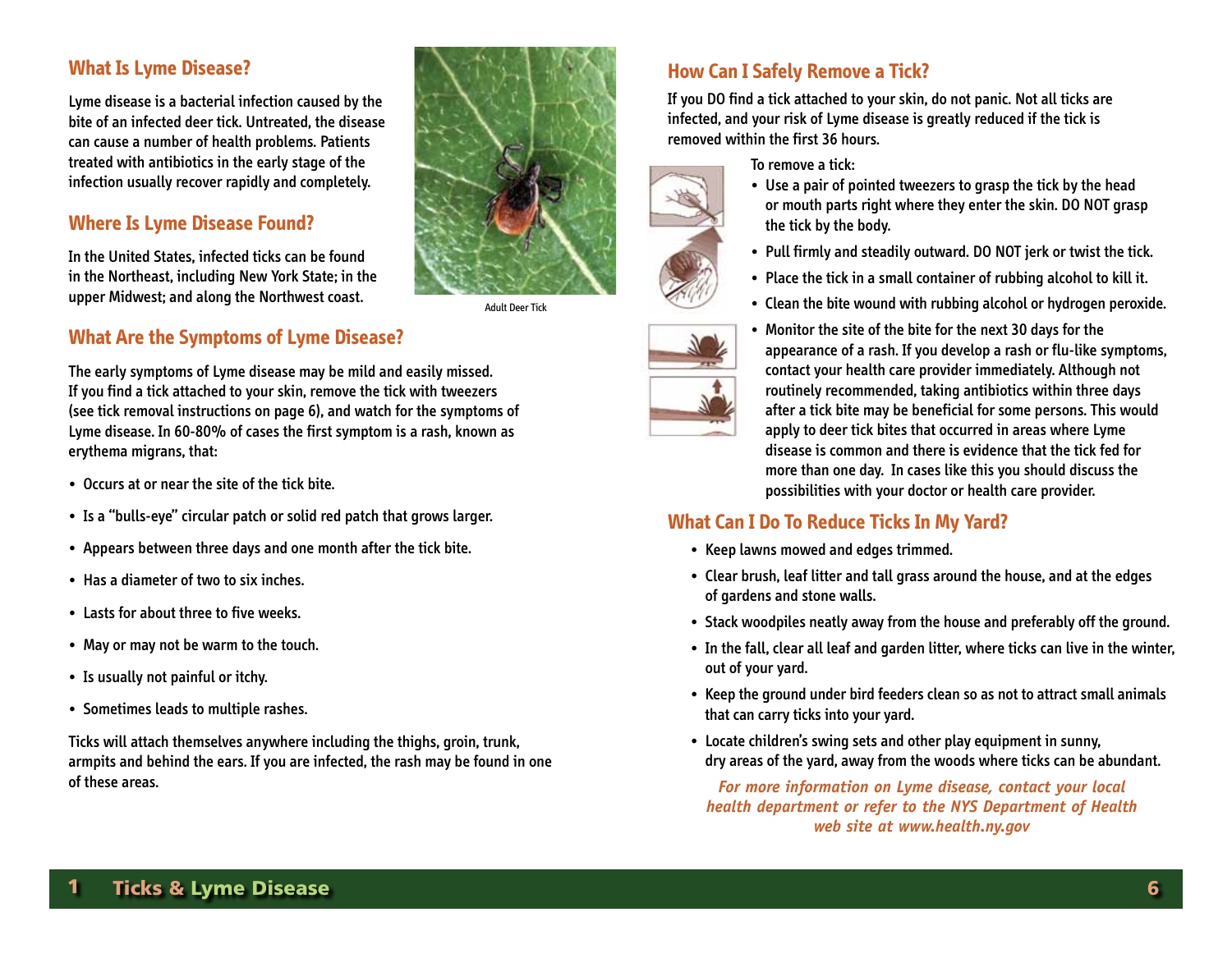- Do NOT apply repellents directly to children. Apply to your own hands and then put it on the child.
- When applying repellents, avoid the child's face and hands.
- Do NOT apply repellents on skin damaged by sunburn, cuts, bruises or other conditions, such as psoriasis.
- Avoid prolonged and excessive use of repellents.
- Do NOT apply repellents in enclosed areas.
- Do NOT apply directly on your face.
- Do NOT apply near eyes, nose or mouth.
- Wash treated skin and clothing after returning indoors.
- If you believe you or a child is having an adverse reaction to a repellent, wash the treated area immediately and contact your local health care provider or local poison control center.

## **Also Consider These Important Facts:**



- If you tuck pants into socks and shirts into pants, be aware that ticks will climb upward to hidden areas of the head and neck, so spot-check clothes frequently.
- Clothes can be sprayed with DEET or treated with permethrin. Follow label instructions carefully.
- Upon returning home, clothes can be put in a high temperature dryer for 20 minutes to kill any unseen ticks.
- Any contact with vegetation, even playing in the yard, can result in

exposure to ticks. Frequent tick checks should be followed by a whole-body examination and tick removal each night. This is the single most effective method for prevention of Lyme disease.

Around the time the rash appears, other symptoms, such as joint pain, chills, fever and fatigue can occur, but they may seem too mild to require medical attention. As Lyme disease progresses, severe fatigue, a stiff neck, tingling or numbness in the arms and legs, or facial paralysis can occur.

The most severe symptoms of Lyme disease may not appear until weeks, months or years after the tick bite. These can include severe headaches, painful arthritis, swelling of the joints, and heart and central nervous system problems.

## **How Is Lyme Disease Diagnosed?**

If you think you have Lyme disease, you should see your health care provider immediately. Early diagnosis of Lyme disease should be made on the basis of symptoms and history of possible exposure to ticks. Blood tests may give false negative results if performed in the first month after the tick bite.

Examples of Eyrthema Migrans Rash